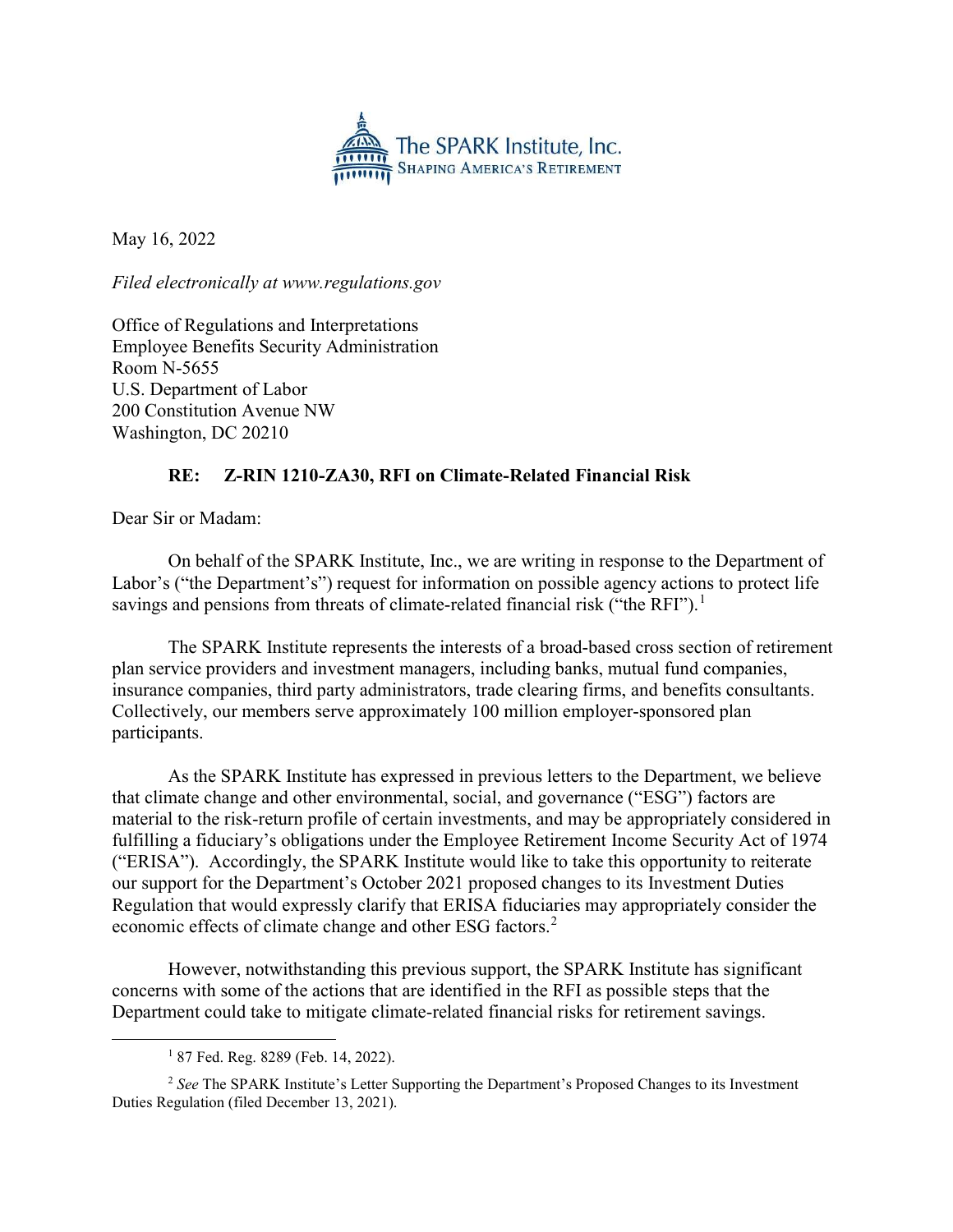RFI on Climate-Related Financial Risk Page 2 of 5 May 16, 2022

Additionally, we have concerns with some of the RFI items that raise questions about fiduciary issues for which we cannot identify reasonable differences of opinion.

## I. ADDITIONAL CLIMATE-RELATED DATA COLLECTIONS

Form 5500 Reporting. The RFI includes a series of questions asking whether the Department should take action to collect additional information from retirement plans about the steps that plan fiduciaries are taking to mitigate climate-related financial risks. For example, Question #4 of the RFI asks whether the Form 5500 should be used to collect data on:

- whether and how plan investment policy statements specifically address climate-related financial risk;
- whether service providers disclose or meet metrics related to such financial risks;
- whether and how plans have factored climate-related financial risk into their analysis of individual investments or investment courses of action; and
- whether and how plan fiduciaries voted on proxy proposals involving climate-related financial risk.

The SPARK Institute does not believe that the Department should use the Form 5500 to collect additional information on the ways in which plan fiduciaries are taking steps to mitigate climate-related financial risks because such reporting would be far too subjective, encourage plan fiduciaries to inappropriately place the importance of climate-related financial risks over other relevant risks, and increase litigation risks for plan sponsors and other fiduciaries.

Although the Form 5500 is an appropriate tool for collecting *objective* plan information – e.g., the number of participants, the value of plan assets, or whether the plan is in compliance with a requirement of the law – it is not well suited for collecting the type of subjective information that would necessarily be involved in reporting on climate-related financial risks. For instance, there are no clear definitions for the term "climate-related financial risk," and the term may have an infinitely wide range of meanings depending on the context.<sup>3</sup> Additionally, as noted above, the SPARK Institute believes that climate change and other ESG issues are material to the risk-return profile of certain investments. Accordingly, depending on the context, it may be virtually impossible to analytically distinguish climate-related financial risks considered by plan fiduciaries from other financial considerations. Because there is no clear definition of the term "climate-related financial risks" and any reporting on such risks would necessarily involve subjective decision making, we urge the Department not to add this kind of reporting to the Form 5500.

In addition to the practical and analytical challenges that would be created by Form 5500 reporting on the consideration of climate-related financial risks, the SPARK Institute is also concerned that such reporting could inappropriately encourage plan fiduciaries to place climate-

 $\overline{a}$ <sup>3</sup> The uncertainty surrounding the term "climate-related financial risks" is expressly recognized in the Department's RFI, as it states that "Executive Order 14030 uses the phrase 'climate-related financial risk' to encompass a wide variety of risks under two broad categories: physical risks and transition risks (emphasis added)."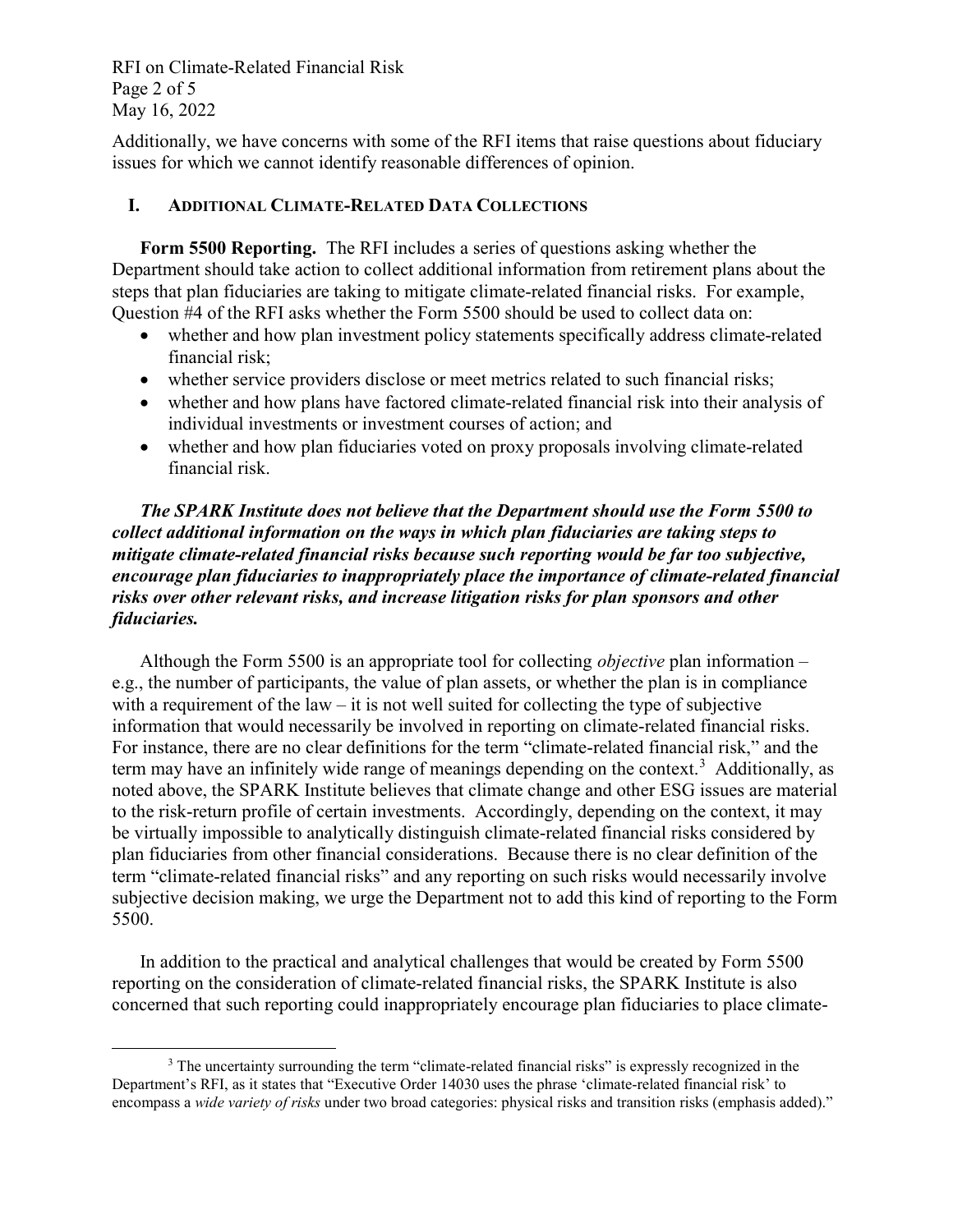RFI on Climate-Related Financial Risk Page 3 of 5 May 16, 2022

related financial risks in their investment evaluations over other types of risk. This would be a significant concern even if the Department were to clearly interpret ERISA as not requiring plan fiduciaries to consider climate-related financial risks. The mere fact that a question (or questions) regarding climate-related financial risks would be added to the Form 5500 would identify and highlight those risks apart from all other types of risk, and could cause fiduciaries to reevaluate their consideration of climate-related financial risks in an effort to select investments or report in a way that is consistent with how they perceive the Department to view the importance of climate-related financial risks.

The SPARK Institute is also very concerned about how additional Form 5500 reporting on climate-related financial risks could contribute to litigation risks that have markedly increased in recent years. Even among investment professionals, there are a wide range of views on how fiduciaries should account for climate-related financial risks and the weight that such risks should be given in any investment decision. Accordingly, we are concerned that a plan's decision to identify its consideration of climate-related financial risks on the Form 5500 would increase litigation risks just as much as its decision not to identify its consideration of climaterelated financial risks on the Form 5500. In other words, from a litigation perspective, additional reporting on climate-related financial risks would present plan sponsors with a "lose-lose" proposition.

Alternative Reporting Outside Form 5500. The RFI also asks whether ERISA-covered plans should be required to report on climate-related financial risks in a way that is more easily accessible to the public, and timelier, than the Form 5500. In response to this question, the SPARK Institute strongly encourages the Department not to add any plan reporting obligations that would be required beyond the Form 5550 or more frequently than the Form 5500. Reporting plan information is a substantial effort that frequently requires coordination among various entities, including plan sponsors, plan administrators, investment managers, recordkeepers, and attorneys. Additional plan-level reporting on climate-related financial risks beyond the Form 5500, or in more frequent intervals, is unsupported by ERISA, would increase costs and administrative burdens, and would not create any appreciable benefits for plan participants or the Department.

## II. ADDITIONAL CLIMATE-RELATED FINANCIAL EDUCATION

The RFI includes a series of questions about whether there is a need to educate retirement savers about climate-related financial risks and the role that the Department should play in providing such education. In response, the SPARK Institute believes that retirement savers would most benefit from comprehensive and balanced financial education on a wide range of financial topics. While the consideration of climate-related financial risks might appropriately be included as one component of that education, it would only be one component among many important factors. Each retirement saver's individual circumstances, goals, and risk tolerances are different, and there is no one-size-fits all approach for weighting the factors that will be most important to an individual investor.

In any event, we would point out that among all the areas that we need to make sure participants understand, the risks of climate change on their retirement investments is nowhere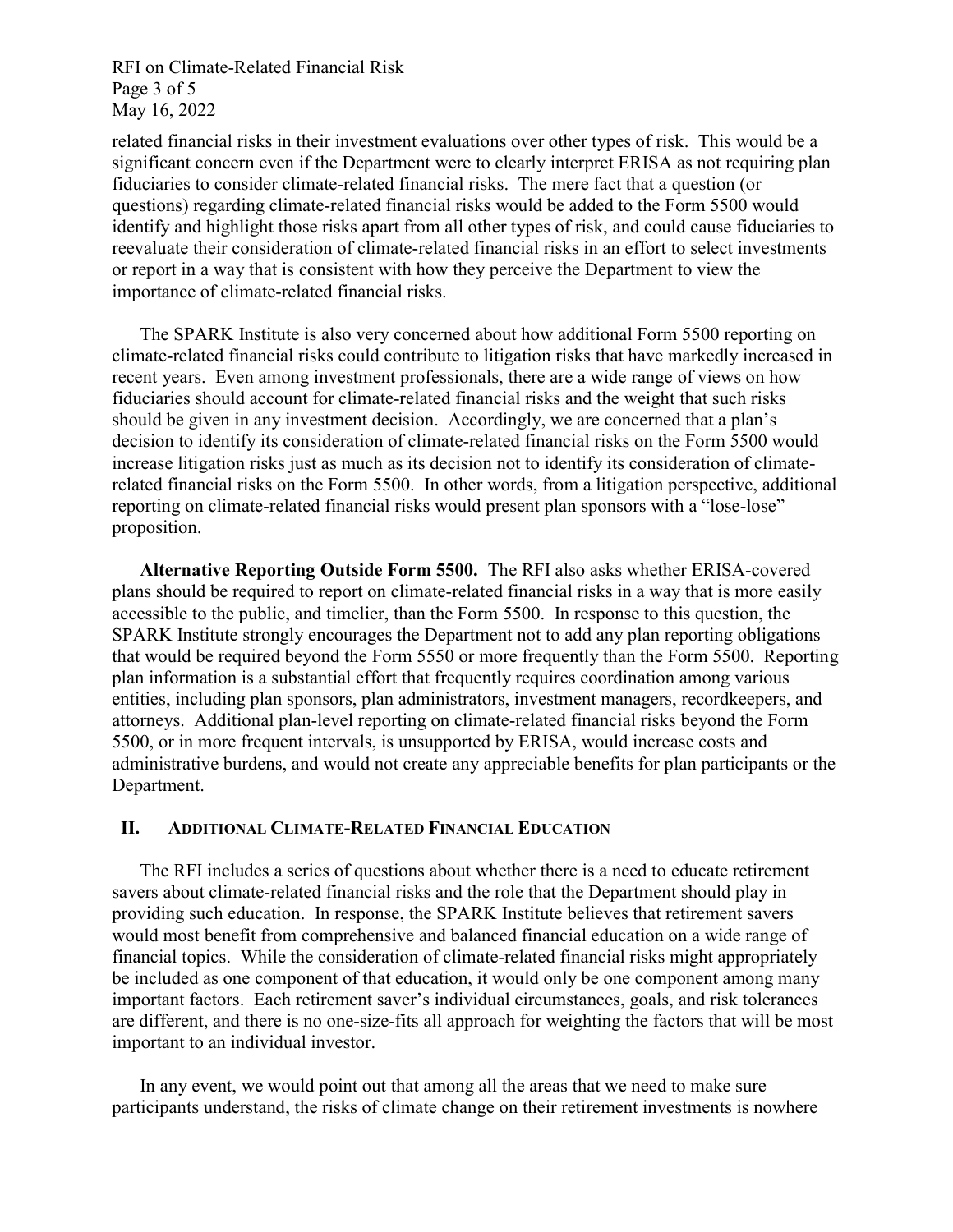RFI on Climate-Related Financial Risk Page 4 of 5 May 16, 2022

near as critical as basic financial education. In our experience, the first task of a participant education program is to make sure participants understand the need to save a sufficient amount for a secure retirement, the value of compounding, the importance of receiving the employer matching contribution, and the need for diversification.

All of this is already reflected in the Department's existing guidance on education in Interpretive Bulletin 96-1, which supports the provision of information and materials to inform a participant or beneficiary about: "(i) General financial and investment concepts, such as risk and return, diversification, dollar cost averaging, compounded return, and tax deferred investment; (ii) historic differences in rates of return between different asset classes (e.g., equities, bonds, or cash) based on standard market indices; (iii) effects of inflation; (iv) estimating future retirement income needs; (v) determining investment time horizons; and (vi) assessing risk tolerance." These broad categories provide sufficient latitude for education on a variety of market risks.

## III. THE DEPARTMENT SHOULD PRESERVE PRODUCT NEUTRALITY

The RFI includes a set of questions asking about the ways in which different types of investment products account for climate-related financial risks. For example, the RFI asks whether annuities help individuals efficiently mitigate the effects of at least some climate-related financial risk by shifting risk to insurers. Similarly, the RFI asks whether there is evidence indicating that the Thrift Savings Plan ("TSP") offers index funds that systematically underestimate or overestimate the risks associated with climate change, or that the market fails to appropriately factor in the risks associated with climate change in pricing publicly-traded assets.

The SPARK Institute strongly supports legislative and regulatory efforts that would facilitate the inclusion of annuities and other lifetime income guarantees during the accumulation phase of retirement savings and through retirement. In fact, this is one of the central pillars of The SPARK Institute's Legislative and Regulatory Agenda. The SPARK Institute's support for these products is based on the fact that annuities are backed by insurance companies and, therefore, can help retirement savers mitigate all types of risks, not just climate-related financial risks. The SPARK Institute would have concerns, however, with any regulatory action that would attempt to use climate-related financial risks as a justification for the Department to promote one type of investment product over others for retirements savers. Plan fiduciaries, the marketplace, and participants – and not the government – are best positioned to evaluate the relative strengths and weaknesses of different investment products in terms of climate-related financial risks.

 The SPARK Institute is also concerned with how the RFI suggests that certain indices may "systematically underestimate or overestimate the risks associated with climate change" or "fail to appropriately factor in the risks associated with climate change in pricing publicly-traded assets." More specifically, this language is concerning because it suggests that the Department misunderstands index investing in two fundamental ways:

 First, it suggests that the Department believes that indices can overestimate or underestimate a market risk such as climate change. This view is inconsistent with how index investing works. Unlike actively managed investments, passively managed index funds do not weigh or adjust their underlying assets based on an estimation of market